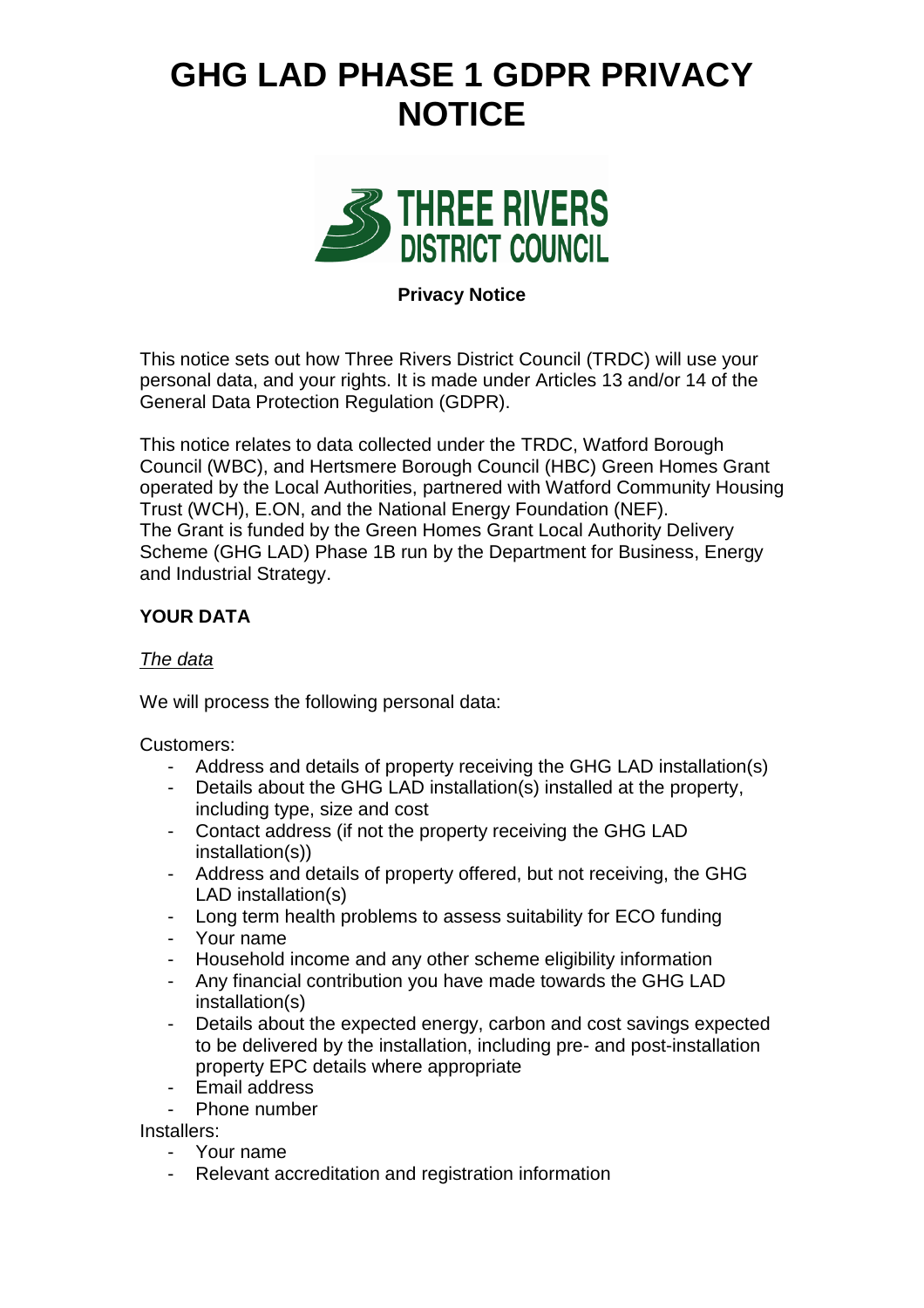- Contact address
- Email address
- Phone number
- Details of GHG LAD installations delivered
- Whether directly contracted or sub-contracted by LA to install GHG LAD installations
- The number of employees in your organisation

### *Purpose*

The purpose(s) for which we are processing your personal data is to support the Local Authorities' delivery and administration of the Green Homes Grant LAD scheme.

Delivery and administration of the Scheme may require linking of your data to other datasets held by TRDC, HBC and WBC or the Department for Business, Energy and Industrial Strategy (BEIS).

BEIS will be conducting an evaluation of the Scheme. This may include you being contacted to take part in further research. Where the research involves processing of personal data in addition to that already collected for delivery of the Scheme, you will be given the opportunity to opt-in to that research at the point of contact.

Your data may also be used for statistical, research and fraud prevention purposes.

## *Legal basis of processing*

The legal basis for processing your personal data is:

#### *a) Consent: You consent to us doing so*

*(b) Contract: It is necessary for the performance of a contract It is necessary in order to take steps at your request prior to entering into a contract* 

*(c) Legal obligation: It is necessary to comply with a legal obligation placed on us as the data controller* 

*(d) Vital interests: It is necessary to protect your vital interests, or the vital interests of another person* 

*(e) for the purposes of*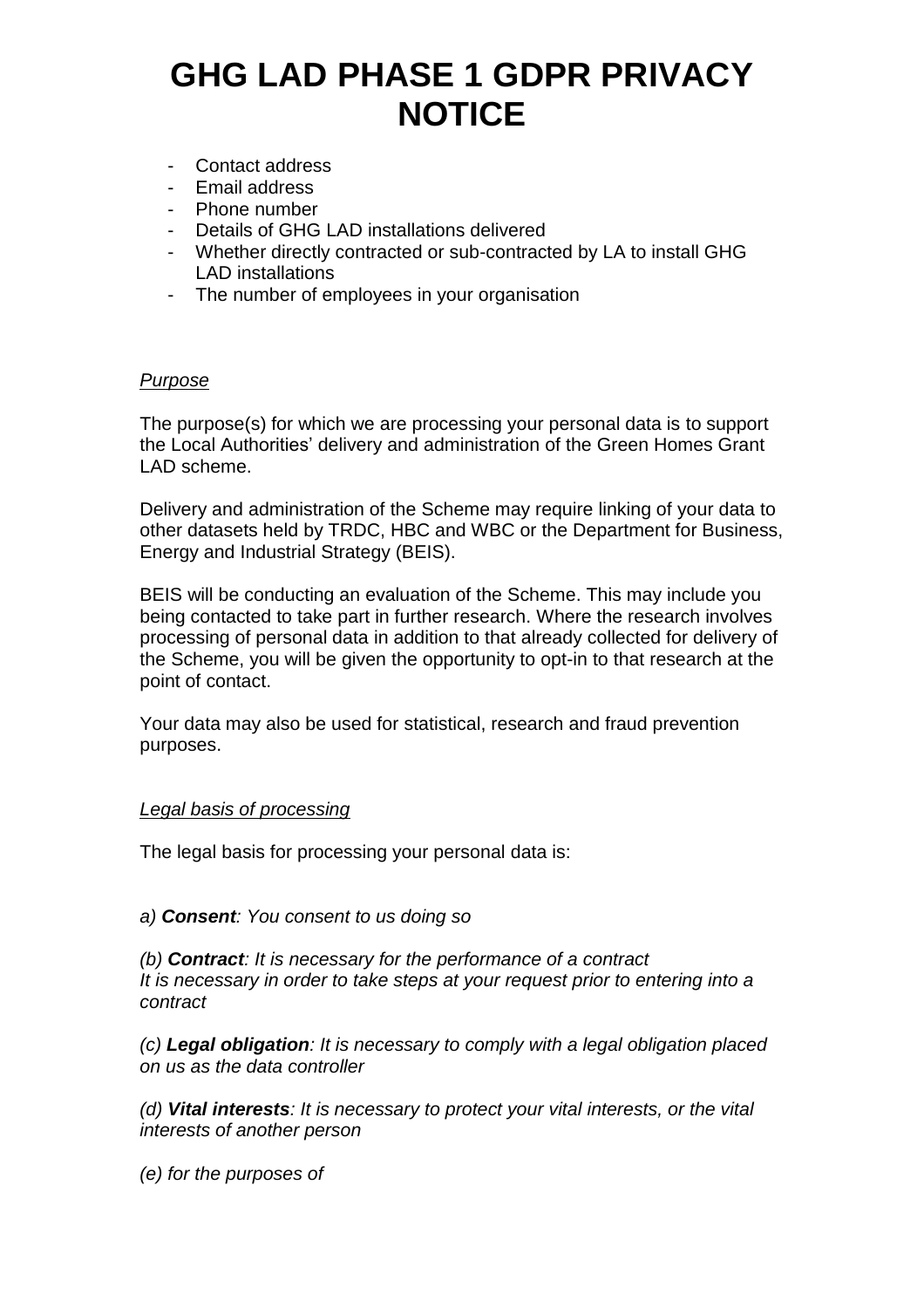**Public task:** Processing is necessary for the performance of a task carried out in the public interest.

The specific public task is the delivery, administration and evaluation of, as well as statistical, research and fraud prevention purposes relating to, the Scheme, a government funded scheme aiming to raise the energy efficiency of low energy performance homes (those rated at EPC Band D, E, F or G), including off-gas grid homes. Funding is provided to Local Authorities who engage consumers and manage the delivery of installations in homes.

**Consent:** Use of your personal data to contact you to take part in further research will be subject to your consent.

**p)** It is necessary for archiving purposes, scientific or historical research purposes or statistical purposes, and it is in the public interest

### *Recipients*

Your personal data may be shared with:

- WCHT, E.ON, or NEF
- TRDC, HBC, or WBC
- The Department for Business, Energy and Industrial Strategy (BEIS) and its contractors for delivery, administration and evaluation of the scheme, statistical, research and fraud prevention purposes.
- Ofgem and delivery partners of central and local government home energy schemes such as the Energy Company Obligation and Renewable Heat Incentive

Your personal data may also be shared with other Government departments where necessary and with either Three Rivers District Council, Hertsmere Borough Council, or Watford Borough Council pursuant to the scheme being operated.

We may share your data if we are required to do so by law, for example by court order or to prevent fraud or other crime.

Personal data shared with BEIS will be stored on their IT infrastructure and will therefore also be shared with their data processors Microsoft and Amazon Web Services.

#### *Retention*

Your personal data will be stored securely by us for a maximum period of 6 years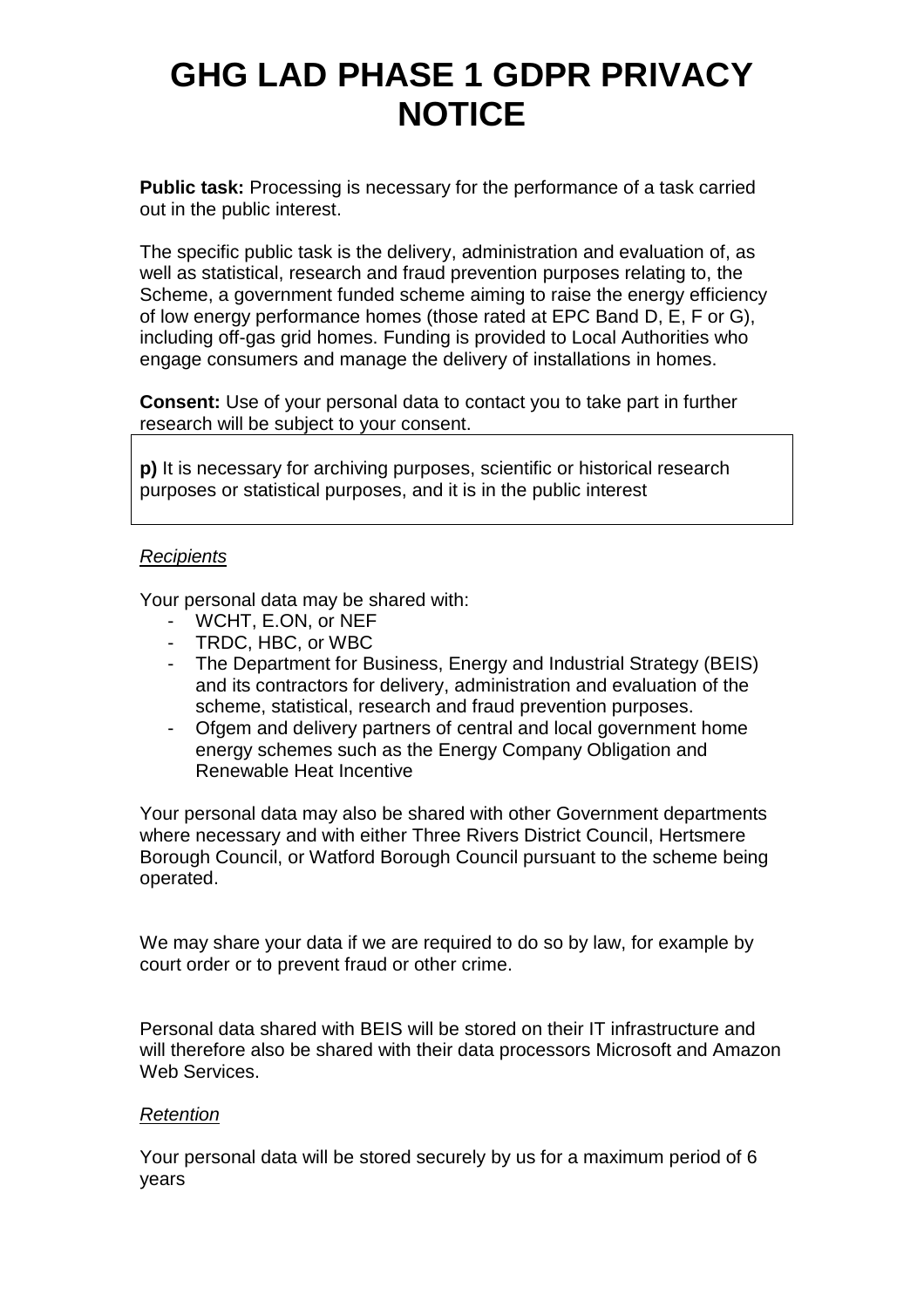Your personal data will be stored securely by BEIS for a maximum period of 25 years following the close of the Scheme. BEIS may choose to store anonymised data beyond this period.

Your personal data will be subject to the following automated decision making:

### *Where personal data has not been obtained from the data subject*

Your personal data were obtained by us from Watford Borough Council, Hertsmere Borough Council, and Three Rivers District Council.

## **YOUR RIGHTS**

You have the right to request information about how your personal data are processed, and to request a copy of that personal data.

You have the right to request that any inaccuracies in your personal data are rectified without delay.

You have the right to request that any incomplete personal data are completed, including by means of a supplementary statement.

You have the right to request that your personal data are erased if there is no longer a justification for them to be processed.

You have the right in certain circumstances (for example, where accuracy is contested) to request that the processing of your personal data is restricted.

You have the right to object to the processing of your personal data where it is processed for direct marketing purposes.

You have the right to object to the processing of your personal data.

You have the right to withdraw consent to the processing of your personal data at any time, where processing is based on your consent.

*Where the processing is based on consent, or where it is necessary for the performance of a contract to which the data subject is a party, or in order to take steps at the data subject's request prior to entering into a contract:*

You have the right to request a copy of any personal data you have provided, and for this to be provided in a structured, commonly used and machinereadable format.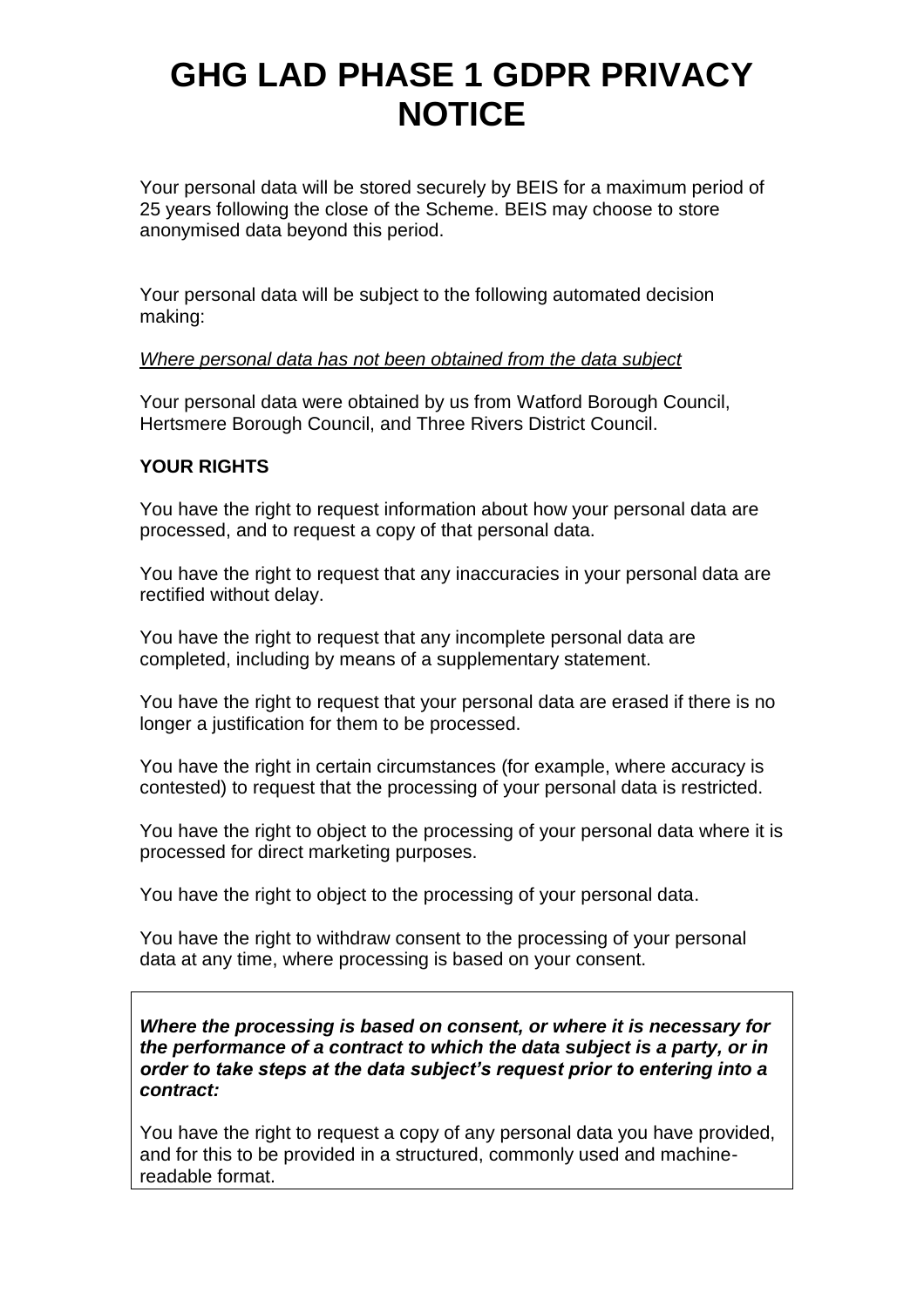### **HOW TO MAKE A REQUEST**

If you wish to make a request associated with any of the rights listed above, contact TRDC or BEIS using the contact details at the bottom of this notice.

Your personal data will not be processed outside the UK and European Economic Area (EEA), or by an international organisation.

As personal data shared with BEIS will be stored on their IT infrastructure, and shared with their data processors Microsoft and Amazon Web Services, your data may be transferred and stored securely outside the European Economic Area. Where that is the case it will be subject to equivalent legal protection through the use of Model Contract Clauses.

#### **COMPLAINTS**

If you consider that your personal data has been misused or mishandled, you may make a complaint to the Information Commissioner, who is an independent regulator. The Information Commissioner can be contacted at:

Information Commissioner's Office Wycliffe House Water Lane Wilmslow **Cheshire** SK9 5AF 0303 123 1113

Email: casework@ico.org.uk

Any complaint to the Information Commissioner is without prejudice to your right to seek redress through the courts.

#### **CONTACT DETAILS**

The data controllers for your personal data are Three Rivers District Council and the Department for Business, Energy and Industrial Strategy (BEIS).

You can contact the Three Rivers District Council's Data Protection Officer at:

Three Rivers House, Northway, Rickmansworth, Herts WD3 1RL

Email FOI (Three Rivers) <foi@ThreeRivers.gov.uk>